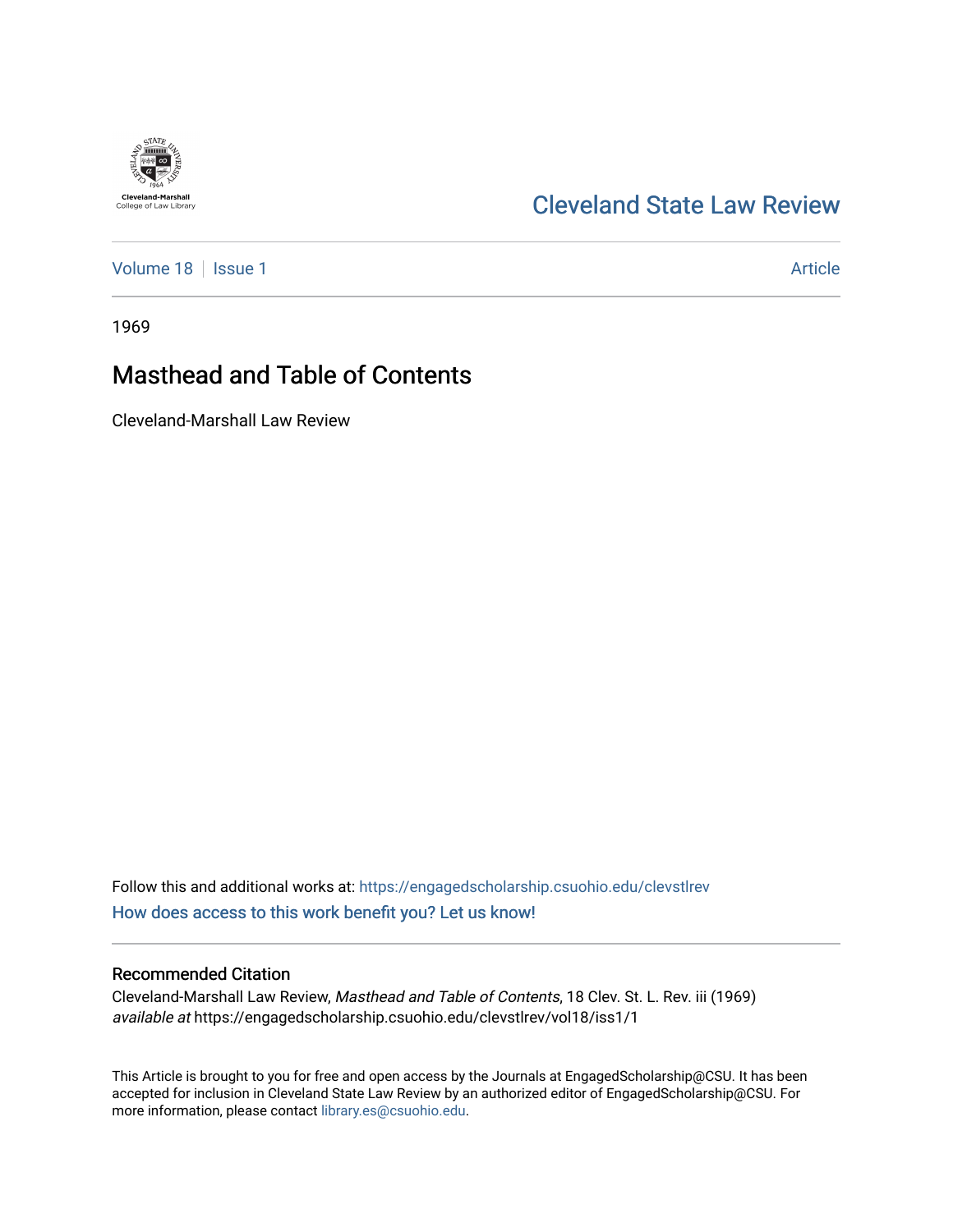### **CLEVELAND-MARSHALL LAW REVIEW BOARD**

John P. Maxey *Issue-Editor-in-Chief*

*Editors*

Richard **E.** Hendricks Sept. 1968

Thomas P. Demeter *May 1969*

Jeffrey A. Rich Sept. 1969

*Editorial Board*

Glenn E. Billington Marc J. Bloch Kevin E. Duffy Donald J. Elardo Jack Griesmar

Robert R. Hussey Kenneth S. Kabb Marian Nathan David J. Portman Vivian L. Solganik

## *Apprentice Staff*

James A. Baker Volodymyr **0.** Bazarko Francine M. Bruening Robert A. Fein Arthur L. Kraut David E. Lowe James A. Lowe

William L. Plesec Jay A. Rini Walter A. Rodgers Marvin E. Sable Keith A. Savidge Albert Strobel Ronald C. Swencki

Ronald **J.** Zele

*Faculty Advisor* HOWARD L. OLECK

Published in January, May, and September at 1240 Ontario Street, Cleveland, Ohio, 44113 Subscription \$5.00 per year; \$1.75 per number Subscriptions are deemed to be renewed annually unless instructions to the contrary are communicated to the Editor.

> Member of the National Conference of Law Reviews. Indexed in the *Index To Legal Periodicals.*

The views expressed in this Law Review are those of the authors of the articles, and do not necessarily reflect the opinions of the Trustees, Faculty or Alumni of Cleveland-Marshall Law School.

#### **CONTENTS**

| GROUP LAW PRACTICE $(A \; Symposium)$                   |    |
|---------------------------------------------------------|----|
| PRAGMATIC APPROACH TO PROBLEMS OF GROUP LAW PRACTICE    |    |
|                                                         |    |
| TRADE ASSOCIATION OFFERING LEGAL SERVICES—A POSSIBILITY |    |
| FOR SMALL CORPORATIONS                                  |    |
|                                                         | クド |